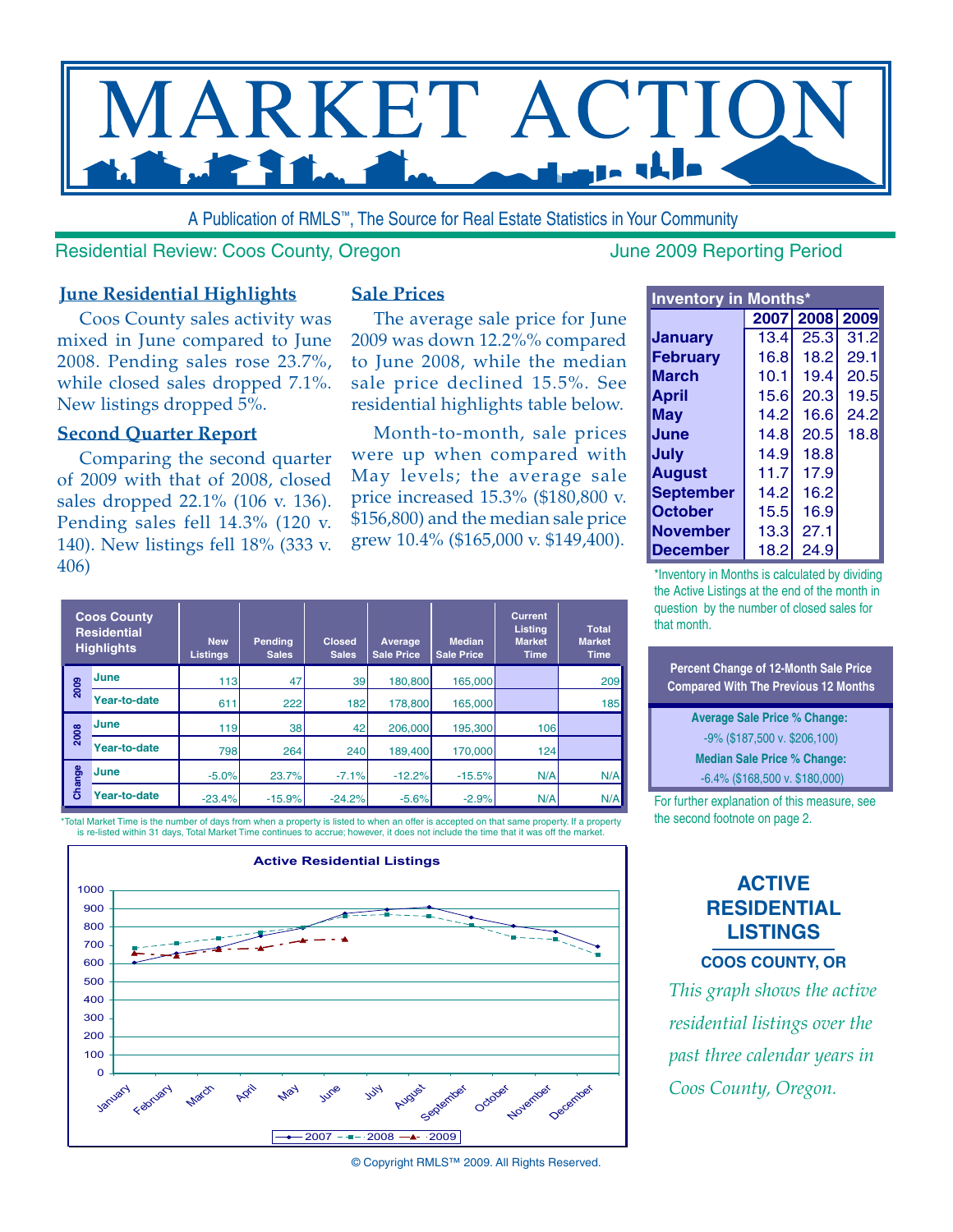# **AREa REPORT • 6/2009 Coos County, Oregon**

|                              | <b>RESIDENTIAL</b>   |                                            |                           |                    |                            |                          |                        |                                |                        |                                  |                            |                        |                           |                           |                                                    | <b>COMMERCIAL</b>             | <b>LAND</b>                      |                         | <b>MULTIFAMILY</b>        |                        |                           |
|------------------------------|----------------------|--------------------------------------------|---------------------------|--------------------|----------------------------|--------------------------|------------------------|--------------------------------|------------------------|----------------------------------|----------------------------|------------------------|---------------------------|---------------------------|----------------------------------------------------|-------------------------------|----------------------------------|-------------------------|---------------------------|------------------------|---------------------------|
|                              | <b>Current Month</b> |                                            |                           |                    |                            |                          |                        | Year-To-Date                   |                        |                                  |                            |                        |                           |                           | Year-To-Date                                       |                               | <b>Year-To-Date</b>              |                         | Year-To-Date              |                        |                           |
|                              | Listings<br>Active   | <b>Listings</b> <sup>3</sup><br><b>New</b> | Expired.Canceled Listings | Pending Sales 2009 | Pending Sales 2009 v. 2008 | <b>Sales</b><br>Closed   | Sale Price<br>Average: | ×,<br><b>Total Market Time</b> | Listings<br><b>New</b> | 2009<br><b>Sales</b><br>Pending: | Pending Sales 2009 v. 2008 | <b>Sales</b><br>Closed | <b>Average Sale Price</b> | Price<br>Sale I<br>Median | Change $^{2}$<br>್<br>Price<br><b>Sale</b><br>Avg. | <b>Sales</b><br><b>Closed</b> | Price<br><b>Sale</b><br>Average: | <b>Sales</b><br>Closed: | <b>Average Sale Price</b> | <b>Sales</b><br>Closed | <b>Average Sale Price</b> |
| 97407<br><b>Allegeny</b>     | ٠                    | $\sim$                                     | ×                         | ٠                  |                            | $\overline{\phantom{a}}$ | ٠                      |                                |                        |                                  |                            | ٠                      |                           | ٠                         | ٠                                                  |                               | ٠                                | $\sim$                  | ٠                         |                        | ٠                         |
| 97411<br><b>Bandon</b>       | 172                  | 14                                         | 13                        | g                  | 350.0%                     | 7                        | 182,600                | 312                            | 98                     | 30                               | 3.4%                       | 25                     | 248.100                   | 235,000                   | $-12.0%$                                           |                               | 180,000                          | $\overline{7}$          | 171.700                   |                        |                           |
| 97414<br><b>Broadbent</b>    |                      | $\overline{\phantom{a}}$                   |                           | ٠                  | ٠                          | $\overline{\phantom{a}}$ | ٠                      |                                |                        |                                  | $-100.0%$                  | $\sim$                 |                           | ٠                         | ٠                                                  |                               | ٠                                | $\sim$                  | ٠                         |                        | ٠                         |
| 97420<br><b>Coss Bay</b>     | 224                  | 45                                         | 23                        | 20                 | 33.3%                      | 20                       | 179,700                | 155                            | 231                    | 100                              | 2.0%                       | 78                     | 150,800                   | 142,500                   | $-16.0%$                                           | $\overline{2}$                | 267,000                          | 6                       | 63,800                    | 3                      | 178,300                   |
| 97423<br><b>Coquille</b>     | 98                   | 17                                         | $\overline{7}$            | 4                  | $-50.0%$                   | 4                        | 133,300                | 344                            | 73                     | 18                               | $-58.1%$                   | 17                     | 179,000                   | 155,000                   | 4.7%                                               |                               | 250,000                          |                         | 89,900                    | 1                      | 101,000                   |
| 97449<br>Lakeside            | 55                   | 11                                         | 4                         | $\sim$             | $-100.0%$                  |                          | 200,000                | 135                            | 42                     | $\overline{4}$                   | 33.3%                      | $\overline{4}$         | 297.000                   | 199,500                   | 12.4%                                              | ×                             |                                  |                         | 90,000                    |                        | $\sim$                    |
| 97458<br><b>Myrtle Point</b> | 56                   |                                            | 10 <sup>10</sup>          | 3                  | $-25.0%$                   | 3                        | 114,300                | 43                             | 45                     | 18                               | $-25.0%$                   | 15                     | 139.100                   | 129,500                   | $-11.9%$                                           |                               |                                  | $\overline{2}$          | 50,000                    | 1                      | 175,000                   |
| 97459<br><b>North Bend</b>   | 117                  | 18                                         | 9                         | 11                 | 37.5%                      | Δ                        | 275,500                | 309                            | 113                    | 50                               | $-19.4%$                   | 41                     | 193,700                   | 171,200                   | $-6.6%$                                            |                               |                                  | 3                       | 82,000                    | $\overline{2}$         | 161,000                   |
| 97466<br><b>Powers</b>       | 11                   |                                            |                           |                    |                            |                          |                        |                                | 9                      | 2                                | $-33.3%$                   | $\overline{2}$         | 161,500                   | 161,500                   | $-26.4%$                                           |                               | 75,000                           |                         |                           |                        |                           |

<sup>1</sup> Percent change in number of pending sales this year compared to last year. The Current Month section compares June 2009 with June 2008. The Year-To-Date section compares year-to-date statistics from June 2009 with year-to-date statistics from June 2008.

2 % Change is based on a comparison of the rolling average sale price for the last 12 months (7/1/08-6/30/09) with 12 months before (7/1/07-6/30/08).

<sup>3</sup> As of October 2007, the way that New Listing data is generated has changed to ensure accuracy.

4 Total Market Time is the number of days from when a property is listed to when an offer is accepted on that same property. If a property is re-listed within 31 days, Total Market Time continues to accrue; however, it does not include the time that it was off the market.



**NEW LISTINGS Coos County, OR** *This graph shows the new residential list-*

*ings over the past three calendar years in Coos County, Oregon.*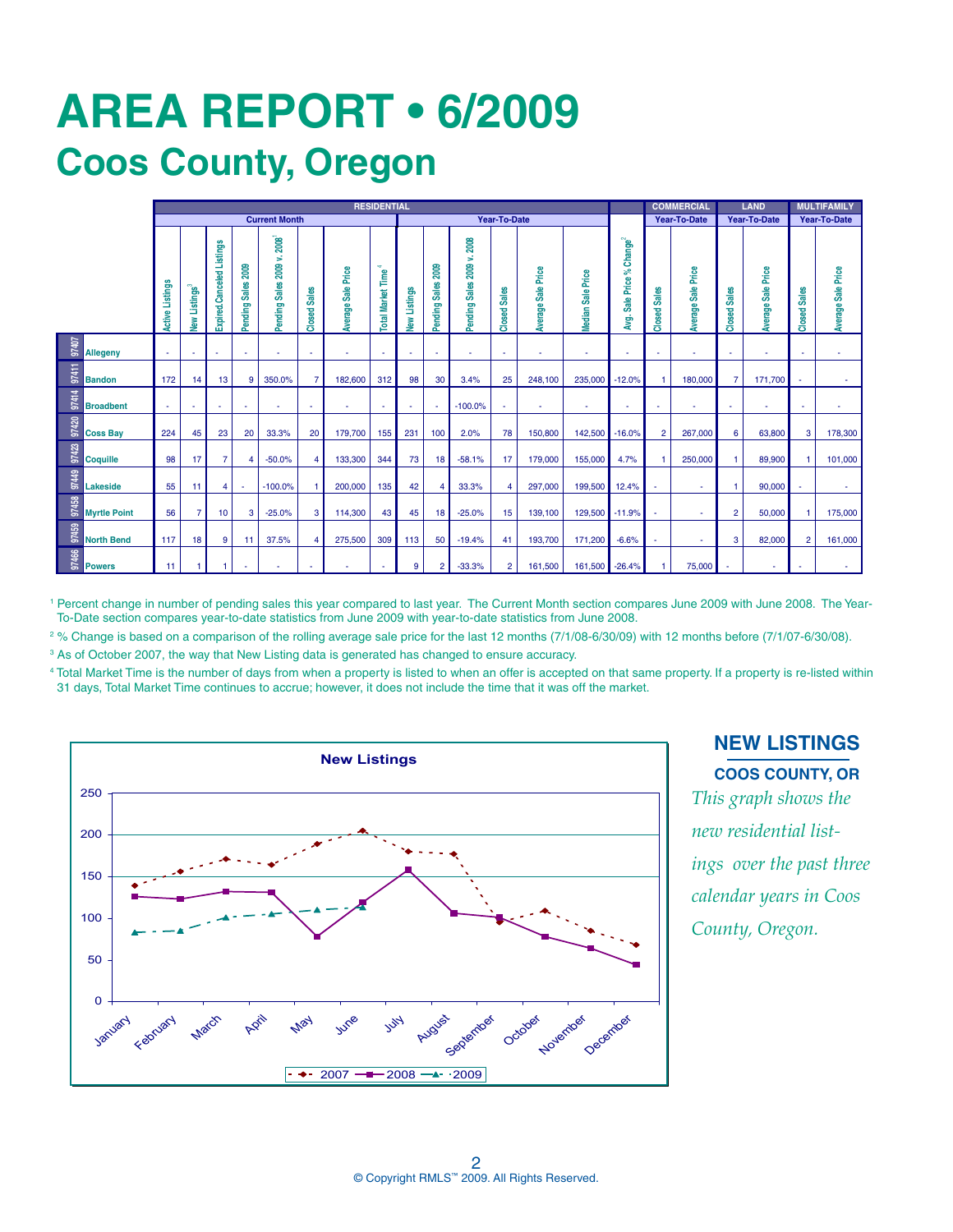

*This graph represents the average sale price for all homes sold in Coos County, Oregon.*





**PENDING LISTINGS Coos County, OR**

*This graph represents monthly accepted offers over the past three calendar years in Coos County, Oregon.*